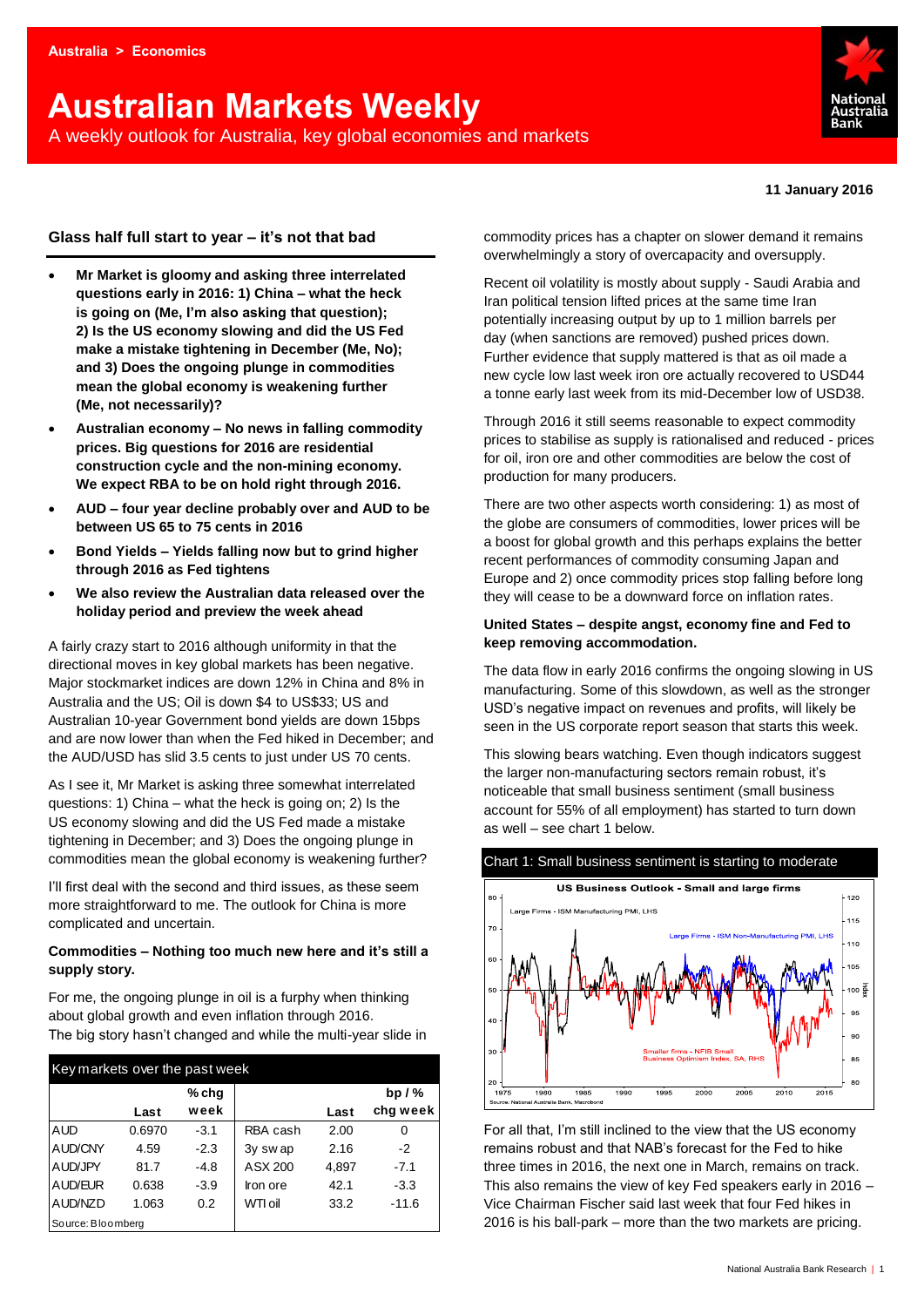A strong December non-farm payrolls report out on Friday night validated this view - jobs growth in December was well above expectations and the unemployment rate stayed at 5.0%.

## **China – Outlook more complicated and being exacerbated by policymaker uncertainty.**

China looks messy early in 2016 – as it was in 2015.

First, recent data confirm the economy remains soft – although no more soft than it was through 2015 and hardly crashing. Second, authorities are reluctant to support the economy with more credit stimulus - rightly so given the corporate sector is already one of the most leveraged in the world – and seem to have opted instead to allow some devaluation in the currency, down 1½% in 2016. Third, the large plunge in China's FX Reserves through December suggest that locals and foreigners are still headed for the exit door and that the Chinese currency would have fallen further if it wasn't for FX intervention. Finally, locals and foreigners clearly want to exit the stockmarket, which is down 12% already in 2016 and would have likely be down more if it wasn't for authorities curbing trading and buying stocks.

I would add that the Chinese stock market remains truly crazy and if possible best ignored - while it is down 40% from its mid-2015 high it's basically unchanged from a year ago.

Stepping back a bit, it seems clear that the Chinese economy needs more stimulus and that the currency and stockmarket should fall further. A lower currency would also support growth. But recent months have confirmed authorities are reluctant to let market forces rule, which along with their indecisiveness and lack of transparency is exacerbating market uncertainty.

Understandably, amidst this global markets are "selling Chinese policymaker's ability" to control their economy and market outcomes.

I'm also wary of Chinese policymaker's ability to control a now much larger and complicated economy. Even so I'm also not so negative – if they get it right, Chinese policymakers have ample room in terms of market reform scope, low Government debt, and vast FX reserves to remove downside economic risks.



Overall, there are some big questions around the global economy that will need to be resolved in the months/quarters ahead. For now markets are thinking negatively but my/NAB's base case is a bit better than this.

We expect: 1) commodity prices to flatten out this half; 2) for the US Fed to keep lifting the funds rate slowly and 3) more Chinese policy stimulus/reform.

## **Australia – Economy ok, but mixed, and the RBA likely on hold in 2016.**

Turning locally, I don't see any substantive implications for our forecasts from global developments in early 2016.

Yes, commodity prices and China have a softer tone, but there's no news here. Since peaking in 2011, commodity prices have been falling for four years. No surprise that the resource sector is weak and mining investment is falling. Yet during this four year decline in commodity prices the Australian economy has continued to grow. Growth is disparate – with the NSW economy rarely stronger meanwhile Western and South Australia are soft or even in recession. But there is growth and indeed employment growth was sufficiently strong in 2015 for the unemployment rate to stabilise near 6% and perhaps even fall a bit.

How the Australian economy performs in 2016 will NOT be determined by commodity prices. I expect the two key questions that need to be answered in 2016 are: 1) when will the residential construction cycle peak (building approvals peaking in 2015 suggests the construction cycle will peak in early 2017); and 2) can the non-mining economy keep doing well (we are assuming, yes).

Overall, NAB sees GDP growth in 2016 of 2.7%, a little better than a likely 2.4% in 2015. By December 2016, we expect the unemployment rate to be unchanged at 5.8%. This outlook suggests the RBA will remain on hold at 2% through 2016.

## *AUD – four year decline probably over and AUD to be between US 65 to 75 cents in 2016*

The RBA on hold and commodity prices bottoming in the first half suggest the four year decline in the \$A is basically over and that it is likely to remain around current levels of US 70 cents.

NAB's forecast has AUD US 68 cents by March 2016 and US 70 cents by year-end. Be aware that in a normal year AUD/USD trades a US 15 cent range, so tightening this up a bit its more realistic to say our forecast is for the AUD to remain between US 65 and 75 cents though 2016.

## *Bond Yields – Yields falling now but to grind higher through 2016*

The early 2016 fall US and Australian bond yields might seem at odds with the likelihood of the RBA being on hold and the Fed tightening more in 2016. In fact, it's very similar to how bonds have reacted to prior Fed rate hike cycles – remember that bonds are driven not just by fundamental factors like inflation and the likely paths for the Fed/RBA but also by market specific factors, like investor positioning.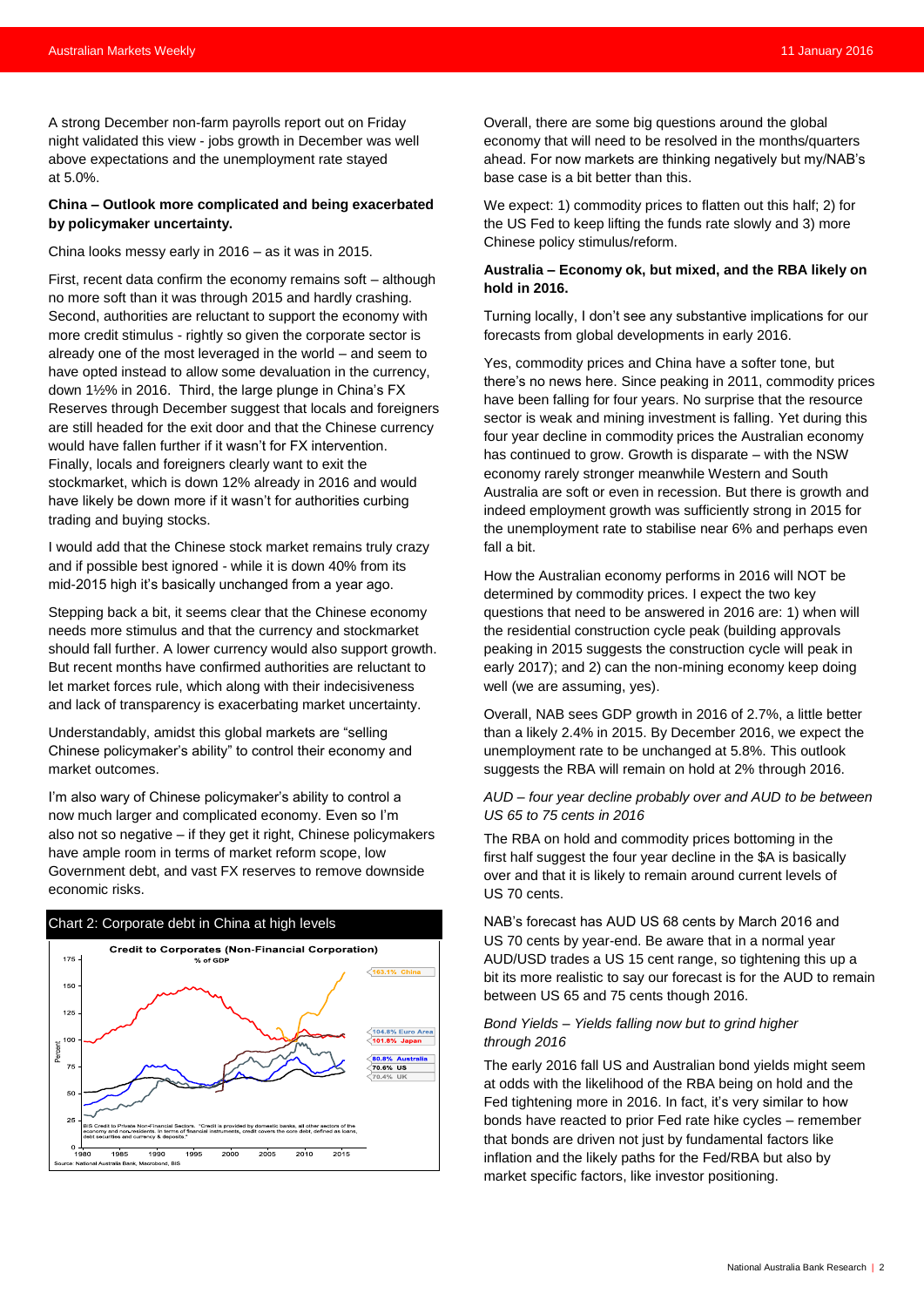The roadmap I am using for 2016 is the Fed's 1999 tightening cycle – I see few parallels between this cycle and the 1994 or 2004 Fed tightening cycles $^{\rm 1}.$ 

The chart shows 1999's experience with Fed and UST10's. Bonds were weak into the first Fed hike but then rallied 40bps in the subsequent month – the market was too short going into the first hike and some said the Fed was making a mistake by hiking (as is again happening now). In the end, the economy was fine, the Fed kept hiking, and US/Australian bond yields pushed higher.

If we re-run 1999, the UST 10-year bond yield should rally towards 2% over the next month (now 2.11%) before rising towards 2¾% by mid-2016. With the RBA on hold, Australian bond and swap yields should follow US bond yields in 2016, if not one for one. NAB's forecast has Australian bond and swap yields pushing somewhat higher as the 2016 goes by.



[Peter.L.Jolly@nab.com.au](mailto:Peter.L.Jolly@nab.com.au)

## **Recent Australian data and the week ahead**

In the holiday period there were only two significant data releases, being Retail Sales and the Trade Balance. Both of these were bang in line with expectations with Retail Sales increasing 0.4% m/m in November and the Trade Balance recording a deficit of \$2.9bn. Overall the data continues to show a pick-up in the non-mining economy which is more than offsetting weakness from the mining sector.

Second tier data on the housing market was also released in the period and continues to point to some cooling in activity. House price data showed no growth in December after declining in November, while auction clearance rates are lower than those in 2014. Building approvals have also moderated and recorded a sharp 12.7% m/m decline in November driven by a correction in the volatile apartment category. Some moderation in dwelling approvals has been expected for some time, and while approvals are likely to be lower in 2016 than in 2015, the trend towards apartment construction and the longer lags involved should see residential building continuing to add to GDP growth in 2016.

#### **The week ahead**

It is a light week for Australian data generally with the most significant being the employment/unemployment report Thursday. There are also second tier reports of: ANZ Monthly Job Ads Today; Weekly Consumer Confidence Tuesday; and Housing Finance Friday.

All eyes will be on Thursday's employment report which will feed into the RBA's quarterly forecasts of the economy to be released in February's Statement on Monetary Policy. Despite the data's volatility, the report remains a very significant publication for monetary policy and not long ago the RBA Governor suggested "there's genuine signal[s] there".

The volatility associated with the employment data recently has been driven by sampling quirks. In compiling the numbers, the ABS surveys only 26,000 households (equivalent to 0.32% of the population) which are meant to represent all of Australia with one-eighth of its sample rotated each month – meaning 12.5% of the survey is actually new each month and if they have differing employment characteristics to the existing sample they can distort the employment number in that month. This occurred in October and November, with November's outsized +71.4k jobs gain almost entirely driven by sample rotation issues. In fact, excluding sample rotation issues the actual employment number was a mere 5.3k!

This month we look for some statistical retracement due to a reversal of the previous months sampling issues and forecast jobs growth at -25k for December, a bit weaker than the market consensus of -10k. Importantly, this does not change our view of a trend improvement in the labour market, but just reflects a reversal of statistical quirks in the sample. For the unemployment rate, we also look for some retracement to 5.9%, from 5.8%, with this outcome still better than the RBA had forecast at its November forecasting round (Chart 4). For the participation rate we expect this to fall to 65.1% from last month's 65.3%.



Outside of the important employment report we get Housing Finance on Friday. We expect a continued retracement in the number of owner-occupier housing finance approvals and would also expect investor approvals to continue to moderate.

[Tapas.Strickland@nab.com.au](mailto:Tapas.Strickland@nab.com.au)

 $\overline{a}$ 

 $1$  NAB Rates Strategist – 2016 Outlook, 21 December 2015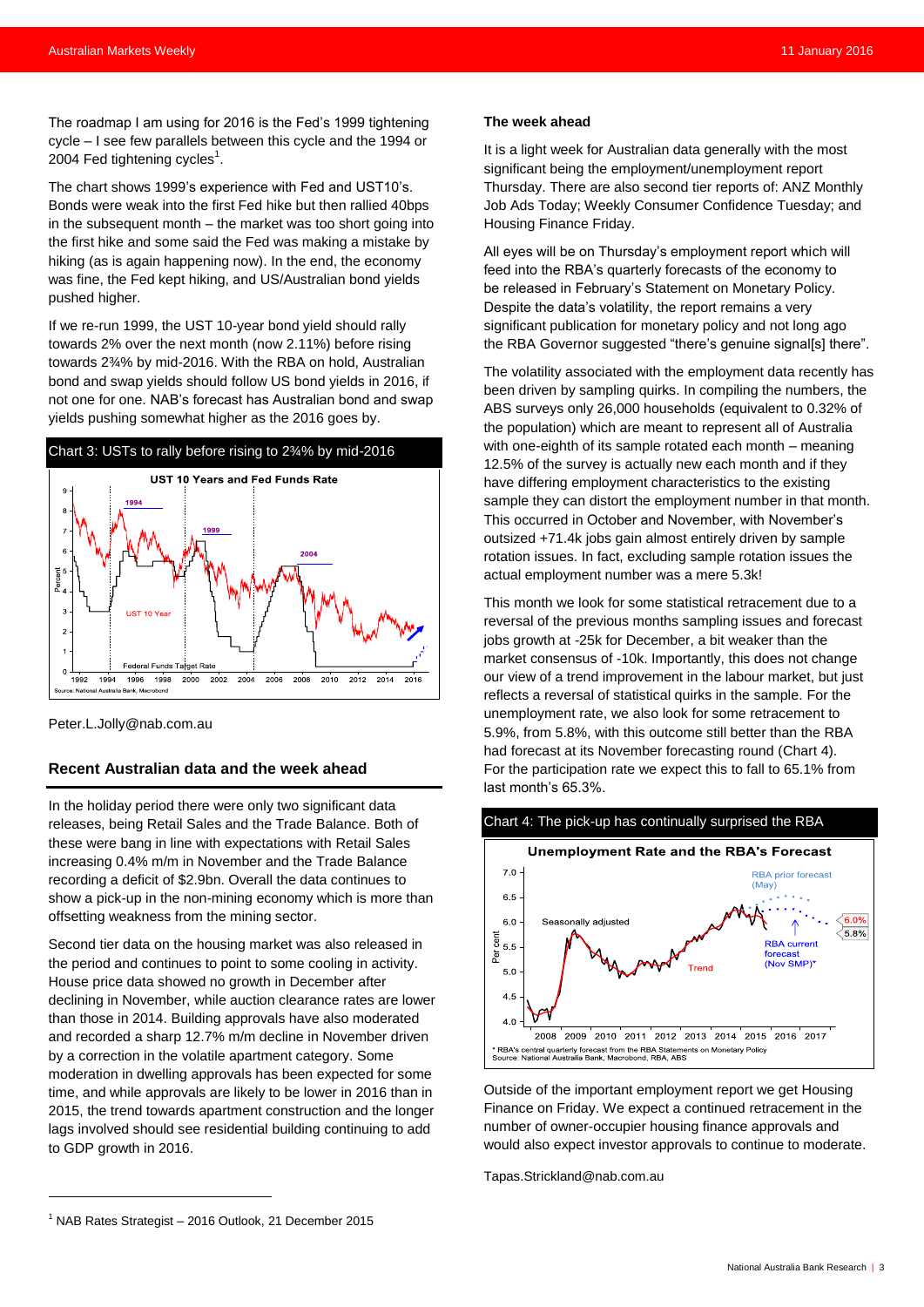|                              | Calendar of Economic Releases (two weeks commencing 21 December)                                             |                          |                          |                                     |                          |                      |                    |
|------------------------------|--------------------------------------------------------------------------------------------------------------|--------------------------|--------------------------|-------------------------------------|--------------------------|----------------------|--------------------|
|                              | Country Economic Indicator                                                                                   | Period                   | Forecast                 | Actual<br>Consensus                 | <b>Previous</b>          | <b>GMT</b>           | <b>AEDT</b>        |
| СH                           | Sunday, 10 January 2016<br>New Yuan Loans CNY                                                                | Dec                      |                          | 700                                 | 708.9                    | anytime from Sun-Fri |                    |
| CH                           | Aggregate Financing CNY                                                                                      | Dec                      |                          | 1150                                | 1020                     | anytime from Sun-Fri |                    |
| <b>NZ</b>                    | Monday, 11 January 2016                                                                                      |                          |                          |                                     |                          | 21.45                |                    |
| AU                           | <b>Building Permits MoM</b><br>ANZ Job Advertisements MoM                                                    | Nov<br>Dec               |                          |                                     | 5.1<br>1.3               | 0.30                 | 8.45<br>11.30      |
| ЕC                           | Sentix Investor Confidence                                                                                   | Jan                      |                          | 11.4                                | 15.7                     | 9.30                 | 20.30              |
| СA<br>CA                     | <b>Housing Starts</b>                                                                                        | Dec                      |                          | 200                                 | 211.916                  | 13.15<br>15.00       | 0.15<br>2.00       |
| US                           | <b>Bloomberg Nanos Confidence</b><br>Labor Market Conditions Index Change                                    | Jan 8<br>Dec             |                          | $\mathsf 0$                         | 53.8<br>0.5              | 15.00                | 2.00               |
| CA                           | Business Outlook Survey and Senior Loan Officer Survey                                                       |                          |                          |                                     |                          | 15.30                | 2.30               |
| US<br>US                     | Fed's Lockhart Speaks on U.S. Economic Outlook in Atlanta                                                    |                          |                          |                                     |                          | 17.40<br>22.50       | 4.40<br>9.50       |
| Tuesday,                     | Fed's Kaplan speaks on Economy and Monetary Policy in Dallas<br><b>12 January 2016</b>                       |                          |                          |                                     |                          |                      |                    |
| AU                           | ANZ Roy Morgan Weekly Consumer Confidence Index                                                              | Jan 10                   |                          |                                     | 116.3                    | 22.30                | 9.30               |
| JN<br>JN                     | <b>BoP Current Account Adjusted</b><br>Trade Balance BoP Basis                                               | Nov<br>Nov               |                          | 1512.8<br>$-158.7$                  | 1493.7<br>200.2          | 23.50<br>23.50       | 10.50<br>10.50     |
| ΝZ                           | <b>ANZ Commodity Price</b>                                                                                   | Dec                      |                          |                                     | $-5.6$                   | 0.00                 | 11.00              |
| UK                           | BRC Sales Like-For-Like YoY                                                                                  | Dec                      |                          | 0.5                                 | $-0.4$                   | 0.10                 | 11.10              |
| JN<br>UK                     | Consumer Confidence Index<br>Industrial Production MoM                                                       | Dec<br>Nov               |                          | 42.4<br>0                           | 42.6<br>0.1              | 5.00<br>9.30         | 16.00<br>20.30     |
| UK                           | Industrial Production YoY                                                                                    | Nov                      |                          | 1.7                                 | 1.7                      | 9.30                 | 20.30              |
| US<br>ЕC                     | Fed's Fischer Speaks in Paris (speech is a repeat of the one given last week)<br>ECB's Praet speaks in Paris |                          |                          |                                     |                          | 10.30                | 21.30<br>21.30     |
| US                           | NFIB Small Business Optimism                                                                                 | Dec                      |                          | 95                                  | 94.8                     | 11.00                | 22.00              |
| JN                           | Eco Watchers Survey Current                                                                                  | Dec                      |                          | 46.6                                | 46.1                     | 6.00                 | 17.00              |
| JN<br>UK                     | Eco Watchers Survey Outlook                                                                                  | Dec                      |                          | 48                                  | 48.2                     | 6.00<br>14.15        | 17.00<br>1.15      |
| US                           | BoE's Carney speaks in Paris<br>JOLTS Job Openings                                                           | Nov                      |                          | 5400                                | 5383                     | 15.00                | 2.00               |
| EC                           | ECB's Lautenschlaeger speaks in Frankfurt                                                                    |                          |                          |                                     |                          | 19.00                | 6.00               |
| US                           | Fed's Lacker speak on Outlook in Columbia<br>Wednesday, 13 January 2016                                      |                          |                          |                                     |                          | 20.15                | 7.15               |
| AU                           | Job vacancies                                                                                                | Nov                      |                          |                                     | 2.7                      | 0.30                 | 11.30              |
| <b>CH</b><br><b>CH</b>       | <b>Trade Balance</b><br><b>Exports/Imports YoY</b>                                                           | <b>Dec</b><br><b>Dec</b> |                          | \$52.3 <sub>b</sub><br>-7.5%/-10.9% | $-6.8\%/ -8.7\%$         |                      | unknown<br>unknown |
| ЕC                           | Industrial Production SA MoM                                                                                 | Nov                      |                          | $-0.3$                              | 0.6                      | 10.00                | 21.00              |
| ЕC                           | Industrial Production WDA YoY                                                                                | Nov                      |                          | 1.3                                 | 1.9                      | 10.00                | 21.00              |
| UK<br>US                     | BoE's Bailey speaks in London<br>Monthly Budget Statement                                                    | Dec                      |                          | $-7.1$                              | $-64.6$                  | 19.00                | 22.00<br>6.00      |
| US                           | <b>Biege Book</b>                                                                                            |                          |                          |                                     |                          | 19.00                | 6.00               |
| US                           | Fed's Rosengren speaks on Economic Outlook to Boston Chamber                                                 |                          |                          |                                     |                          | 13.00                | 0.00               |
| US                           | Fed's Evans speaks on Economy and Monetary Policy in Iowa<br>Thursday, 14 January 2016                       |                          |                          |                                     |                          | 17.30                | 4.30               |
| NZ                           | Card Spending Retail MoM                                                                                     | Dec                      |                          | 0.5                                 | 0.3                      | 21.45                | 8.45               |
| UK<br>AU                     | RICS House Price Balance<br><b>Employment Change</b>                                                         | Dec<br><b>Dec</b>        | $-25$                    | $-10$                               | 49<br>71.4               | 0.10<br>0.30         | 11.10<br>11.30     |
| AU                           | <b>Unemployment Rate</b>                                                                                     | <b>Dec</b>               | 5.9                      | 5.9                                 | 5.8                      | 0.30                 | 11.30              |
| AU                           | <b>Participation Rate</b>                                                                                    | <b>Dec</b>               | 65.1                     | 65.2                                | 65.3                     | 0.30                 | 11.30              |
| <b>JN</b><br>GЕ              | Machine Tool Orders YoY<br><b>GDP NSA YoY</b>                                                                | Dec P<br>2015            |                          | 1.7                                 | $-17.70%$                | 6.00<br>9.00         | 17.00<br>20.00     |
| GЕ                           | Budget Maastricht % of GDP                                                                                   | 2015                     |                          | 0.5                                 |                          | 9.00                 | 20.00              |
| ЕC                           | ECB account of the monetary policy meeting                                                                   |                          |                          |                                     |                          | 9.00                 | 20.00              |
| UK<br>US                     | <b>Bank of England Bank Rate</b><br>Initial Jobless Claims                                                   | Jan 14<br>Jan 9          |                          | 0.5<br>275                          | 0.5<br>277               | 12.00<br>13.30       | 23.00<br>0.30      |
| US                           | <b>Bloomberg Consumer Comfort</b>                                                                            | Jan 10                   |                          |                                     | 44.2                     | 14.45                | 1.45               |
| US                           | Fed's Bullard speaks to economic club of Memphis<br>Friday, 15 January 2016                                  |                          |                          |                                     |                          | 13.30                | 0.30               |
| ΝZ                           | Food Prices MoM                                                                                              | Dec                      |                          |                                     | $-0.2$                   | 21.45                | 8.45               |
| AU                           | Home Loans MoM                                                                                               | Nov                      |                          | $-0.5$                              | $-0.5$                   | 0.30                 | 11.30              |
| AU<br>AU                     | <b>Investment Lending</b><br>Owner-Occupier Loan Value MoM                                                   | Nov<br>Nov               | $-0.6%$                  | $-0.5%$                             | $-6.1$<br>0.4            | 0.30<br>0.30         | 11.30<br>11.30     |
| ЕC                           | Trade Balance SA                                                                                             | Nov                      |                          | 21                                  | 19.9                     | 10.00                | 21.00              |
| <b>US</b><br>US              | <b>Retail Sales Advance MoM</b><br>PPI Final Demand MoM                                                      | <b>Dec</b><br>Dec        |                          | $-0.1$<br>$-0.2$                    | 0.2<br>0.3               | 13.30<br>13.30       | 0.30<br>0.30       |
| US                           | PPI Ex Food and Energy MoM                                                                                   | Dec                      |                          | 0.1                                 | 0.3                      | 13.30                | 0.30               |
| US                           | Empire Manufacturing                                                                                         | Jan                      |                          | -4                                  | $-4.59$                  | 13.30                | 0.30               |
| US<br>US                     | Capacity Utilization<br>Industrial Production MoM                                                            | Dec<br>Dec               |                          | 76.8<br>$-0.2$                      | 77<br>$-0.6$             | 14.15<br>14.15       | 1.15<br>1.15       |
| US                           | <b>Business Inventories</b>                                                                                  | Nov                      |                          | $-0.1$                              | 0                        | 15.00                | 2.00               |
| US                           | U. of Mich. Current Conditions                                                                               | Jan P                    |                          |                                     | 108.1                    | 15.00                | 2.00               |
| Monday,<br><b>AU</b>         | <b>18 January 2016</b><br>TD Securities Inflation MoM                                                        | Dec                      |                          |                                     | 0.1                      | 23.30                | 10.30              |
| AU                           | TD Securities Inflation YoY                                                                                  | Dec                      |                          |                                     | 1.8                      | 23.30                | 10.30              |
| AU<br>AU                     | New Motor Vehicle Sales MoM<br>New Motor Vehicle Sales YoY                                                   | Dec<br>Dec               |                          |                                     | $\mathbf{1}$<br>6        | 0.30<br>0.30         | 11.30<br>11.30     |
| ΝZ                           | Non Resident Bond Holdings                                                                                   | Dec                      |                          |                                     | 67.9                     | 2.00                 | 13.00              |
| JN                           | <b>Industrial Production MoM</b>                                                                             | Nov <sub>F</sub>         |                          |                                     | $-1$                     | 4.30                 | 15.30              |
| JN<br>JN                     | Industrial Production YoY<br>Tertiary Industry Index MoM                                                     | Nov F<br>Nov             |                          |                                     | 1.6<br>0.9               | 4.30<br>4.30         | 15.30<br>15.30     |
| CA                           | <b>Bloomberg Nanos Confidence</b>                                                                            | Jan 8                    |                          |                                     | 53.8                     | 15.00                | 2.00               |
|                              | <b>Upcoming Central Bank Interest Rate Announcements</b>                                                     |                          |                          |                                     |                          |                      |                    |
| UK BOE                       |                                                                                                              | 14-Jan                   |                          |                                     | 0.50%                    |                      |                    |
| Canada, BoC<br>Europe ECB    |                                                                                                              | 20-Jan<br>21-Jan         |                          |                                     | 0.50%<br>0.05%           |                      |                    |
| <b>US Federal Reserve</b>    |                                                                                                              | 27-Jan                   | 0.25-0.50%               |                                     | 0.25-0.50%               |                      |                    |
|                              | New Zealand, RBNZ                                                                                            | 28-Jan                   | 2.50%                    | 2.50%                               | 2.50%                    |                      |                    |
| Japan, BoJ<br>Australia, RBA |                                                                                                              | 29-Jan<br>2-Feb          | $0.0\% - 0.1\%$<br>2.00% | $0.0\% - 0.1\%$<br>2.00%            | $0.0\% - 0.1\%$<br>2.00% |                      |                    |
|                              | GMT: Greenwich Mean Time; AEDT: Australian Eastern Daylight Saving Time                                      |                          |                          |                                     |                          |                      |                    |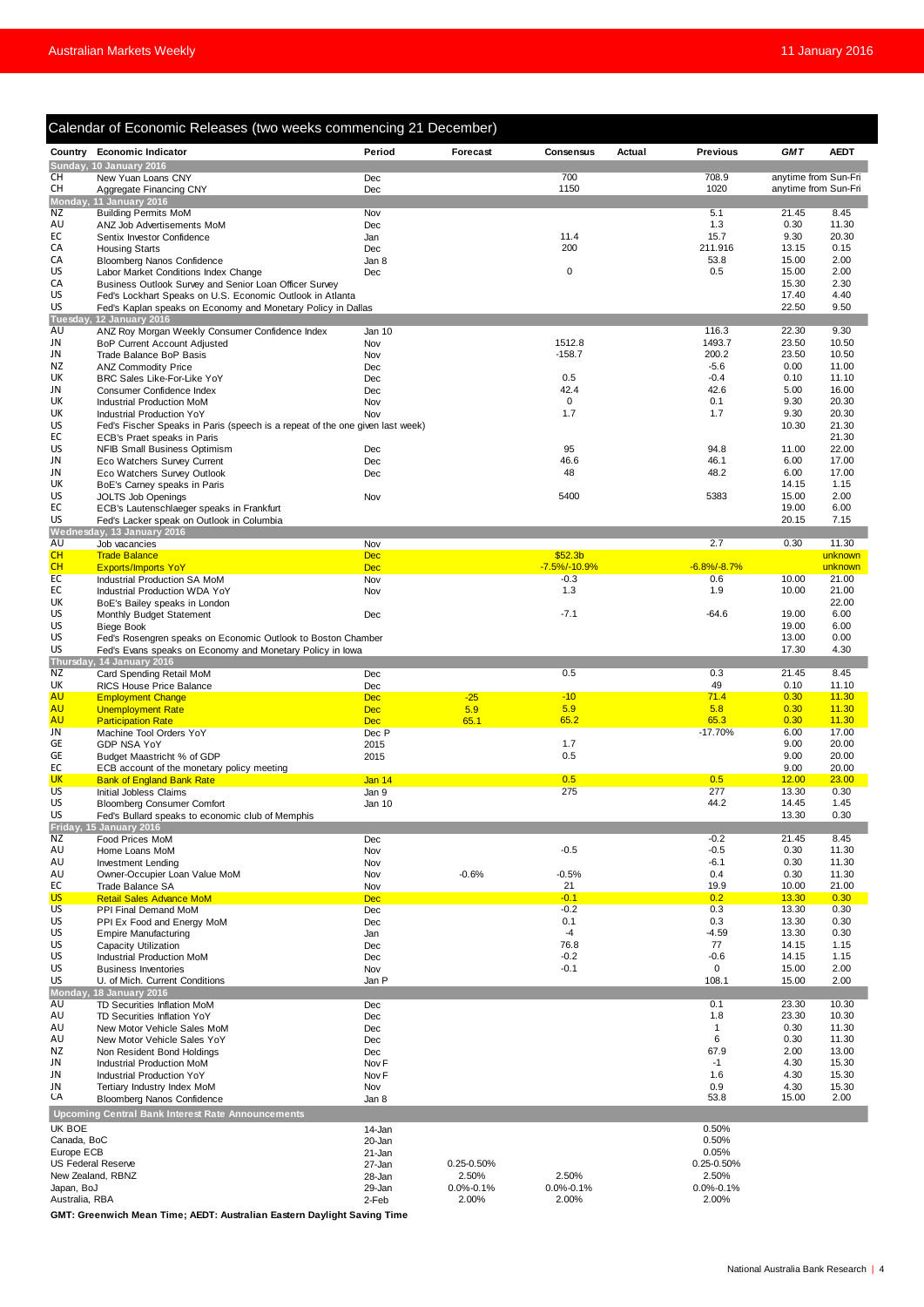## Forecasts

| Forecasts                                                    |        |                 |         |        |                |                |        |        |                |                |                    |                |         |                |                |
|--------------------------------------------------------------|--------|-----------------|---------|--------|----------------|----------------|--------|--------|----------------|----------------|--------------------|----------------|---------|----------------|----------------|
| <b>Economic Forecasts</b>                                    |        |                 |         |        |                |                |        |        |                |                |                    |                |         |                |                |
|                                                              |        | Annual % change |         |        |                |                |        |        |                |                | Quarterly % change |                |         |                |                |
|                                                              |        | 2014            |         |        |                |                | 2015   |        |                |                | 2016               |                |         |                |                |
| <b>Australia Forecasts</b>                                   | 2014   | 2015            | 2016    | Q1     | Q <sub>2</sub> | Q <sub>3</sub> | Q4     | Q1     | Q <sub>2</sub> | Q <sub>3</sub> | Q <sub>4</sub>     | Q <sub>1</sub> | Q2      | Q <sub>3</sub> | Q <sub>4</sub> |
| <b>Household Consumption</b>                                 | 2.7    | 2.6             | 2.8     | 0.5    | 0.7            | 0.6            | 0.8    | 0.5    | 0.6            | 0.7            | 0.7                | 0.7            | 0.7     | 0.6            | 0.7            |
| <b>Underlying Business Investment</b>                        | $-5.0$ | $-10.4$         | $-8.3$  | $-1.8$ | $-2.7$         | 0.1            | $-1.5$ | $-4.3$ | $-2.0$         | $-5.5$         | $-1.6$             | $-2.1$         | $-1.2$  | $-1.3$         | $-1.2$         |
| <b>Residential Construction</b>                              | 7.4    | 9.1             | 5.6     | 4.1    | 1.8            | $-1.5$         | 4.0    | 4.6    | 0.4            | 0.9            | 3.3                | 1.5            | 0.8     | 0.9            | $-0.4$         |
| <b>Underlying Public Spending</b>                            | $-0.7$ | 2.1             | 2.0     | 0.2    | $-1.3$         | $-1.1$         | 0.2    | 1.1    | 2.2            | $-0.9$         | 1.8                | $-0.4$         | 0.6     | 0.6            | 0.6            |
| Exports                                                      | 6.7    | 6.4             | 8.4     | 3.3    | $-0.4$         | 2.6            | 1.5    | 3.7    | $-3.3$         | 4.6            | 2.0                | 2.0            | 2.0     | 2.3            | 2.4            |
| Imports                                                      | $-1.6$ | 1.0             | 1.1     | $-2.5$ | 3.1            | $-1.0$         | $-1.7$ | 3.0    | 0.1            | $-2.4$         | 0.9                | 0.3            | 0.9     | 0.8            | 0.7            |
| Net Exports (a)                                              | 1.7    | 1.2             | 1.6     | 1.2    | $-0.7$         | 0.8            | 0.7    | 0.2    | $-0.8$         | 1.5            | 0.3                | 0.4            | 0.3     | 0.4            | 0.4            |
| Inventories (a)                                              | 0.1    | 0.1             | $-0.1$  | $-0.1$ | 0.7            | 0.3            | $-0.9$ | 0.5    | 0.0            | 0.0            | 0.0                | 0.0            | $-0.1$  | 0.0            | 0.0            |
| Domestic Demand - atr%                                       |        |                 |         | 0.3    | 0.0            | $-0.2$         | 0.5    | 0.2    | 0.6            | $-0.5$         | 0.9                | 0.2            | 0.4     | 0.4            | 0.4            |
| Dom Demand - ann %                                           | 1.1    | 0.9             | 1.4     | 1.8    | 1.4            | 0.5            | 0.6    | 0.5    | 1.1            | 0.8            | 1.2                | 1.1            | 1.0     | 1.9            | 1.4            |
| Real GDP - qtr %                                             |        |                 |         | 0.9    | 0.5            | 0.4            | 0.4    | 0.9    | 0.3            | 0.9            | 0.7                | 0.6            | 0.6     | 0.7            | 0.7            |
| Real GDP - ann %                                             | 2.6    | 2.4             | 2.7     | 3.0    | 2.7            | 2.5            | 2.2    | 2.1    | 1.9            | 2.5            | 2.8                | 2.5            | 2.9     | 2.6            | 2.7            |
| CPI headline - qtr %                                         |        |                 |         | 0.6    | 0.5            | 0.5            | 0.2    | 0.2    | 0.7            | 0.5            | 0.5                | 0.5            | 0.5     | 0.5            | 0.5            |
| CPI headline - ann %                                         | 2.5    | 1.5             | 1.5     | 2.9    | 3.0            | 2.3            | 1.7    | 1.3    | 1.5            | 1.5            | 1.5                | 1.5            | 1.5     | 1.5            | 1.5            |
| CPI underlying - gtr %                                       |        |                 |         | 0.6    | 0.6            | 0.4            | 0.6    | 0.7    | 0.5            | 0.3            | 0.3                | 0.3            | 0.3     | 0.3            | 0.3            |
| CPI underlying - ann %                                       | 2.5    | 2.3             | 2.2     | 2.7    | 2.7            | 2.5            | 2.3    | 2.4    | 2.3            | 2.2            | 2.2                | 2.2            | 2.2     | 2.2            | 2.2            |
| Wages (Pvte WPI -ann %)                                      | 2.5    | 2.2             | 2.5     | 2.5    | 2.4            | 2.5            | 2.5    | 2.3    | 2.2            | 2.1            | 2.1                | 2.2            | 2.4     | 2.6            | 2.7            |
| Unemployment Rate (%)                                        | 6.0    | 6.1             | 5.8     | 5.8    | 6.0            | 6.2            | 6.2    | 6.2    | 5.9            | 6.2            | 6.0                | 5.9            | 5.8     | 5.8            | 5.8            |
| Terms of trade                                               | $-7.4$ | $-11.7$         | $-11.3$ | $-1.7$ | $-4.5$         | $-3.3$         | $-1.5$ | $-2.8$ | $-4.3$         | $-2.3$         | $-4.9$             | $-5.1$         | $-0.7$  | $-0.4$         | $-0.6$         |
| G&S trade balance, \$Abn                                     | $-9.4$ | $-34.0$         | $-52.9$ | 2.2    | $-4.5$         | $-4.3$         | $-2.8$ | $-4.7$ | $-10.9$        | $-7.4$         | $-10.9$            | $-13.9$        | $-13.8$ | $-13.0$        | $-12.2$        |
| % of GDP                                                     | $-0.6$ | $-2.1$          | $-3.2$  | 0.5    | $-1.1$         | $-1.1$         | $-0.7$ | $-1.2$ | $-2.7$         | $-1.8$         | $-2.7$             | $-3.4$         | $-3.3$  | $-3.1$         | $-2.9$         |
| Current Account (% GDP)                                      | $-3.0$ | $-4.5$          | $-5.8$  | $-2.4$ | $-3.5$         | $-3.3$         | $-2.9$ | $-3.3$ | $-5.1$         | $-4.4$         | $-5.3$             | $-6.0$         | $-6.0$  | $-5.7$         | $-5.5$         |
| Source: NAB Group Economics; (a) Contributions to GDP growth |        |                 |         |        |                |                |        |        |                |                |                    |                |         |                |                |

## **Exchange Rate Forecasts Global GDP**

|                               | 11-Jan | Mar-16 | <b>Jun-16</b> | Sep-16 | Dec-16 | Mar-17 | Dec year                       | 2013   | 2014   | 2015 | 2016 | 2017                        | Avge |
|-------------------------------|--------|--------|---------------|--------|--------|--------|--------------------------------|--------|--------|------|------|-----------------------------|------|
| <b>Majors</b>                 |        |        |               |        |        |        | Australia                      | 2.0    | 2.6    | 2.4  | 2.7  | 3.0                         | 3.4  |
| AUD/USD                       | 0.6946 | 0.68   | 0.69          | 0.70   | 0.70   | 0.71   | US                             | 1.5    | 2.4    | 2.5  | 2.4  | 2.3                         | 2.6  |
| NZD/USD                       | 0.6522 | 0.61   | 0.61          | 0.61   | 0.60   | 0.60   | Eurozone                       | $-0.2$ | 0.9    | 1.4  | 1.7  | 1.9                         | 1.5  |
| USD/JPY                       | 117.11 | 122    | 123           | 124    | 125    | 127    | UK                             | 2.2    | 2.9    | 2.4  | 2.3  | 2.2                         | 2.4  |
| EUR/USD                       | 1.0935 | 1.05   | 1.05          | 1.06   | 1.07   | 1.07   | Japan                          | 1.6    | $-0.1$ | 0.6  | 1.1  | 0.9                         | 0.8  |
| GBP/USD                       | 1.4518 | 1.51   | 1.48          | 1.45   | 1.44   | 1.43   | China                          | 7.7    | 7.3    | 6.9  | 6.7  | 6.5                         | 9.2  |
| USD/CNY                       | 6.5948 | 6.50   | 6.60          | 6.65   | 6.70   | 6.72   | India                          | 6.4    | 7.1    | 7.5  | 7.6  | 7.4                         | 6.6  |
| USD/CAD                       | 1.4184 | 1.47   | 1.47          | 1.46   | 1.46   | 1.44   | New Zealand                    | 2.3    | 3.3    | 2.2  | 1.8  | 2.0                         | 3.0  |
|                               |        |        |               |        |        |        | World                          | 3.3    | 3.3    | 3.0  | 3.2  | 3.3                         | 3.5  |
| <b>Australian Cross Rates</b> |        |        |               |        |        |        |                                |        |        |      |      |                             |      |
| AUD/JPY                       | 81.3   | 83     | 85            | 87     | 88     | 90     | <b>Commodity prices (\$US)</b> |        |        |      |      |                             |      |
| AUD/EUR                       | 0.6352 | 0.65   | 0.66          | 0.66   | 0.65   | 0.66   |                                | 11-Jan | Mar-16 |      |      | Jun-16 Sep-16 Dec-16 Mar-17 |      |
| <b>AUD/GBP</b>                | 0.4784 | 0.45   | 0.47          | 0.48   | 0.49   | 0.50   | WTI oil                        | 33.16  | 46     | 49   | 52   | 55                          | 58   |
| AUD/NZD                       | 1.0650 | 1.12   | 1.14          | 1.16   | 1.17   | 1.18   | Gold                           | 1098   | 1030   | 1010 | 980  | 960                         | 930  |
| <b>AUD/CNY</b>                | 4.5807 | 4.42   | 4.55          | 4.66   | 4.69   | 4.77   | Iron ore                       | 42     | 42     | 44   | 42   | 41                          | 40   |
| AUD/CAD                       | 0.9852 | 1.00   | 1.01          | 1.02   | 1.02   | 1.02   | Hard cok. coal                 | 89     | 82     | 84   | 85   | 83                          | 85   |
| <b>AUD/CHF</b>                | 0.6895 | 0.66   | 0.69          | 0.71   | 0.74   | 0.76   | Thermal coal                   | 50     | 68     | 62   | 62   | 62                          | 62   |

## **Interest Rate Forecasts**

|                               | 11-Jan | Mar-16 | Jun-16 | Sep-16 | Dec-16 | <b>Mar-17</b>     |
|-------------------------------|--------|--------|--------|--------|--------|-------------------|
| <b>Aust rates</b>             |        |        |        |        |        |                   |
| RBA Cash rate                 | 2.00   | 2.00   | 2.00   | 2.00   | 2.00   | 2.00              |
| 3 month bill rate             | 2.32   | 2.25   | 2.25   | 2.25   | 2.25   | 2.50              |
| 3 Year Swap Rate              | 2.17   | 2.2    | 2.3    | 2.4    | 2.6    | 3.0               |
| 10 Year Swap Rate             | 2.89   | 3.2    | 3.4    | 3.4    | 3.4    | 3.8               |
| <b>Offshore Policy Rates</b>  |        |        |        |        |        |                   |
| US Fed funds                  | 0.50   | 0.75   | 1.00   | 1.25   | 1.25   | 1.50              |
| ECB refi rate                 | 0.05   | 0.05   | 0.05   | 0.05   | 0.05   | 0.05              |
| BoE repo rate                 | 0.50   | 0.50   | 0.50   | 0.75   | 0.75   | 1.00              |
| BoJ overnight call rate       | 0.10   | 0.10   | 0.10   | 0.10   | 0.10   | 0.10              |
| RBNZ OCR                      | 2.50   | 2.50   | 2.50   | 2.50   | 2.50   | 2.50              |
| China 1yr lending rate        | 4.35   | 4.10   | 3.85   | 3.85   | 3.85   | 0.00              |
| China Reserve Ratio           | 17.5   | 17.0   | 16.5   | 16.0   | 16.0   | $\qquad \qquad -$ |
| 10 Year Benchmark Bond Yields |        |        |        |        |        |                   |
| Australia                     | 2.78   | 3.1    | 3.3    | 3.3    | 3.4    | 3.6               |
| <b>United States</b>          | 2.12   | 2.5    | 2.8    | 2.8    | 2.8    | 3.0               |
| Europe/Germany                | 0.51   | 0.9    | 1.0    | 1.2    | 1.2    | 0.0               |
| UK                            | 1.77   | 2.2    | 2.3    | 2.4    | 2.4    | 2.8               |
| New Zealand                   | 3.40   | 3.6    | 3.9    | 3.8    | 3.8    | 4.0               |

Sources: NAB Global Markets Research; Bloomberg; ABS

|        |      |      |                      |        |        |             |        |        |      |      |      | 20 Yr |
|--------|------|------|----------------------|--------|--------|-------------|--------|--------|------|------|------|-------|
| 11-Jan |      |      | Mar-16 Jun-16 Sep-16 | Dec-16 | Mar-17 | Dec year    | 2013   | 2014   | 2015 | 2016 | 2017 | Avge  |
|        |      |      |                      |        |        | Australia   | 2.0    | 2.6    | 2.4  | 2.7  | 3.0  | 3.4   |
| 0.6946 | 0.68 | 0.69 | 0.70                 | 0.70   | 0.71   | US          | 1.5    | 2.4    | 2.5  | 2.4  | 2.3  | 2.6   |
| 0.6522 | 0.61 | 0.61 | 0.61                 | 0.60   | 0.60   | Eurozone    | $-0.2$ | 0.9    | 1.4  | 1.7  | 1.9  | 1.5   |
| 117.11 | 122  | 123  | 124                  | 125    | 127    | UK          | 2.2    | 2.9    | 2.4  | 2.3  | 2.2  | 2.4   |
| 1.0935 | 1.05 | 1.05 | 1.06                 | 1.07   | 1.07   | Japan       | 1.6    | $-0.1$ | 0.6  | 1.1  | 0.9  | 0.8   |
| 1.4518 | 1.51 | 1.48 | 1.45                 | 1.44   | 1.43   | China       | 7.7    | 7.3    | 6.9  | 6.7  | 6.5  | 9.2   |
| 6.5948 | 6.50 | 6.60 | 6.65                 | 6.70   | 6.72   | India       | 6.4    | 7.1    | 7.5  | 7.6  | 7.4  | 6.6   |
| 1.4184 | 1.47 | 1.47 | 1.46                 | 1.46   | 1.44   | New Zealand | 2.3    | 3.3    | 2.2  | 1.8  | 2.0  | 3.0   |
|        |      |      |                      |        |        | World       | 3.3    | 3.3    | 3.0  | 3.2  | 3.3  | 3.5   |

| AUD/JPY                        | 81.3   | 83   | 85   | 87   | 88   | 90   | <b>Commodity prices (\$US)</b> |       |                                           |      |      |      |      |
|--------------------------------|--------|------|------|------|------|------|--------------------------------|-------|-------------------------------------------|------|------|------|------|
| AUD/EUR                        | 0.6352 | 0.65 | 0.66 | 0.66 | 0.65 | 0.66 |                                |       | 11-Jan Mar-16 Jun-16 Sep-16 Dec-16 Mar-17 |      |      |      |      |
| AUD/GBP                        | 0.4784 | 0.45 | 0.47 | 0.48 | 0.49 | 0.50 | WTI oil                        | 33.16 | 46                                        | 49   | 52   | 55   | 58   |
| AUD/NZD                        | 1.0650 | 1.12 | 1.14 | 1.16 | 1.17 | 1.18 | Gold                           | 1098  | 1030                                      | 1010 | 980  | 960  | 930  |
| AUD/CNY                        | 4.5807 | 4.42 | 4.55 | 4.66 | 4.69 | 4.77 | Iron ore                       | 42    | 42                                        | 44   | 42   | 41   | 40   |
| AUD/CAD                        | 0.9852 | 1.00 | 1.01 | 1.02 | 1.02 | 1.02 | Hard cok. coal                 | 89    | 82                                        | 84   | 85   | 83   | 85   |
| AUD/CHF                        | 0.6895 | 0.66 | 0.69 | 0.71 | 0.74 | 0.76 | Thermal coal                   | 50    | 68                                        | 62   | 62   | 62   | 62   |
|                                |        |      |      |      |      |      | Copper                         | 4486  | 4670                                      | 4690 | 4700 | 4720 | 4770 |
| <b>Interest Rate Forecasts</b> |        |      |      |      |      |      | Japan LNG                      | 9.4   | 10.1                                      | 10.6 | 11.0 | 11.4 | 11.2 |